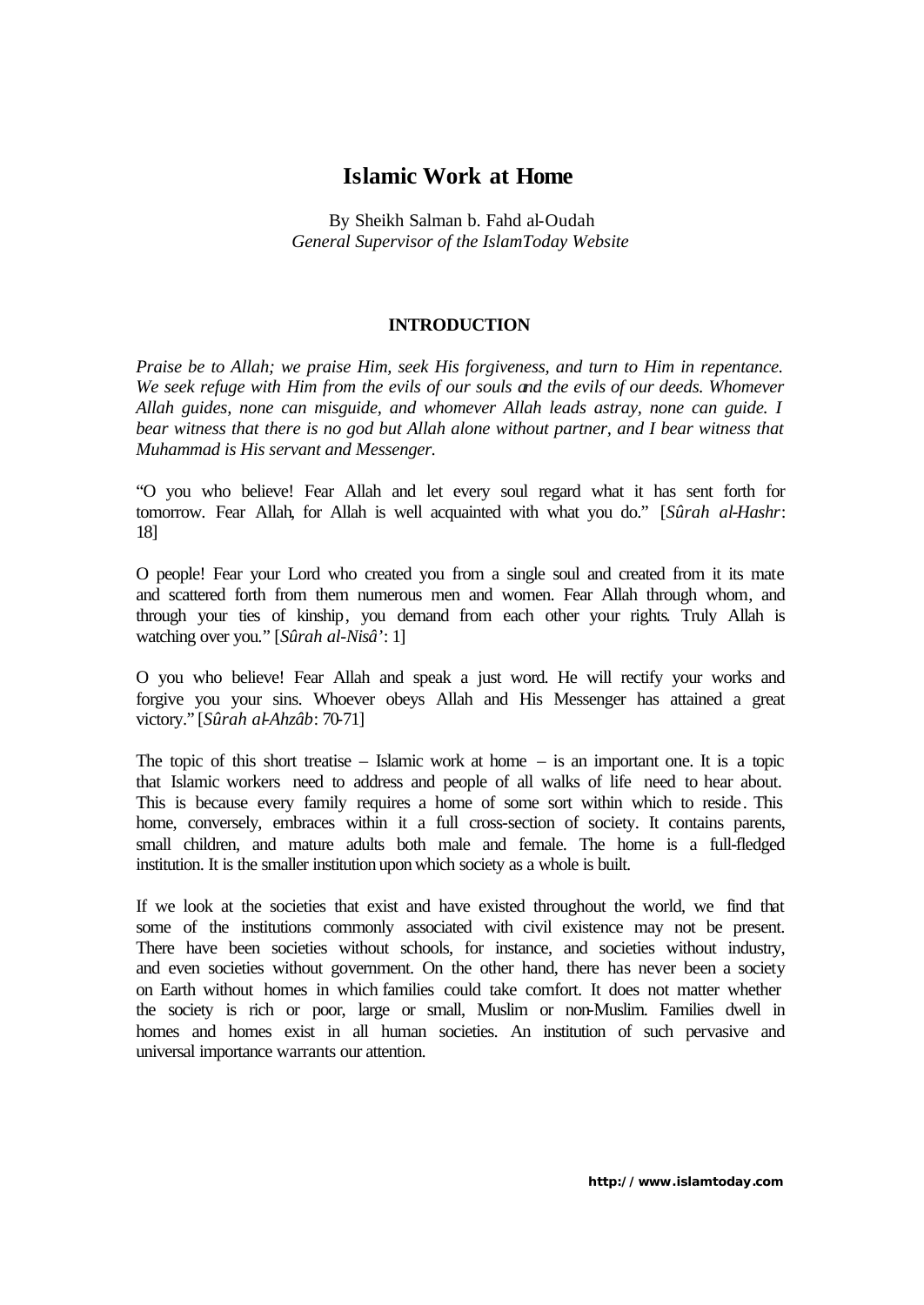#### **The Home in Islamic Law:**

One way to appreciate the importance of the home in Islam is by taking a look at some of the rulings that Islamic Law has set down for it.

1. It is forbidden to enter someone's house without first seeking the permission if its inhabitants. Allah says: "O you who believe! Do not enter the homes of others before seeking permission and greeting their inhabitants." [*Sûrah al-Nûr*: 27]

It is not permitted to enter anyone's home without first asking and then being granted permission. The law goes even further than that. It strictly prohibits even looking into others' homes. Once the Prophet (peace be upon him) was in his home combing his hair. A man stood outside peering in at him. When the Prophet (peace be upon him) noticed him, he said: "If I had known you were peeping in at me, I would have stuck you in the eye with my comb. The only reason it is obligatory to seek permission before entering is for the sake of the eyes."<sup>1</sup> The Islamic ruling here is quite stern. It is lawful for the person within the home to pierce the eye of the one who peers in upon him, and he will not have to pay the voyeur any compensation for the loss of the eye. The reason for this is that, by peeping into another's private home, he forfeits the right to legal compensation.

2. Islamic Law places great emphasis on the rights of one's neighbors. This is evidenced by the number of legal rulings that outline these rights. The Prophet (peace be upon him) said: "The angel Gabriel continued to enjoin on me the rights of the neighbor until I began to suspect that they would be added to the list of heirs."<sup>2</sup>

3. Voluntary prayers are supposed to be performed at home. Allah's Messenger (peace be upon him) used to order the Muslims to make these prayers in their houses. He said: "Perform some of your prayers at home. Do not turn your houses into graveyards."<sup>3</sup> He also said: "The best prayers a person can pray, aside from the prescribed prayers, are the prayers that he prays at home."<sup>4</sup>

Praying at home provides those who do so with the following benefits:

- 1. It safeguards the worshipper from his inclination to show off to others.
- 2. It provides a good example for the other members of the household.
- 3. It keeps Satan away from the home by fostering within it an environment of Allah's remembrance and prayer.

When prayers are performed at home, it makes the home almost like a mosque. When prayers at home are neglected, the home becomes more like a graveyard where Islamic Law forbids the performance of prayers.

<sup>1</sup> *Sahîh al-Bukhârî* (6392). *Sahîh Muslim* (4013).

<sup>2</sup> *Sahîh al-Bukhârî* (5556). *Sahîh Muslim* (4757).

<sup>3</sup> *Sahîh al-Bukhârî* (414, 1114). *Sahîh Muslim* (1296).

<sup>4</sup> *Sahîh al-Bukhârî* (689). *Sahîh Muslim* (1301).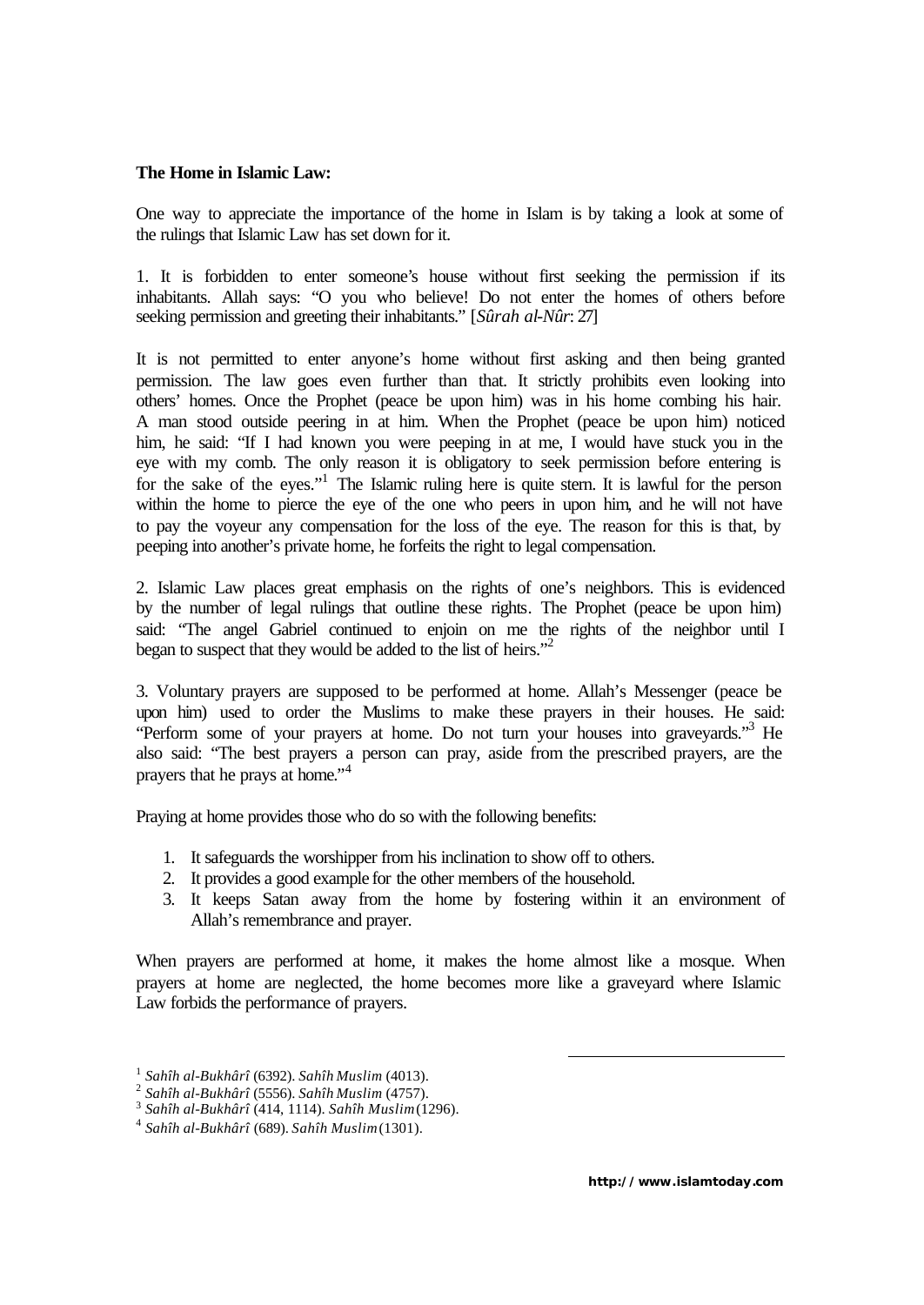How much worse is it, then, when our homes become venues for sin and vice and provide opportunities for the basest of deeds? Such homes are worse than graveyards. They are more akin to brothels.

# **CHAPTER ONE Calling to Allah at Home**

Islam has vested the home with a special honor and distinction. It has made it incumbent upon us to call the people in our homes to Allah. If we could just convince the people to take care of their affairs at home and direct their Islamic call efforts homeward, we would see wonders.

If the strongest and wealthiest nation on Earth wanted to mobilize an army of missionaries to promote a given idea or principle, it would manage to mobilize many thousands of people at most. If, on the other hand, we were able to convince every religious Muslim to just carry out the duty of calling to Islam within his own home, imagine what the result would be. It would be a case where millions of people would be mobilized for Islamic work without any monetary compensation being offered.

What is more, you have mobilized a force capable of penetrating into the home. An Islamic worker might normally speak to people at a mosque, Islamic center, or public square. He does not usually have direct access to people in the privacy of their homes. Even if he could get such access, he would rarely have the same impact that a member of that household would have.

My dear reader, you are one of the elements that make up your household along with your father, your mother, your brothers and sisters, and possibly a husband, a wife, or children. These are the people with whom you have the strongest bonds and the closest relationships. This is why you are able to accomplish with these people what you are unable to accomplish with anyone else. So do not wait around for others to come into your home and get to know your family, so they can call them to Allah in your stead.

#### **Islam Starts at Home**

Today, thanks to Allah, we find people are returning to Islam in startling numbers. This brings joy to the hearts of the believers. Whenever we speak of this awakening, it makes us happy to think how Allah is assisting Islam in our day and time at the hands of the believers. May Allah increase them in guidance.

As for the enemies of Islam, they are speaking hastily like people who have been surprised by something they were never expecting. The centers of power in the West pass resolution after resolution that spell out the dangers of the Islamic awakening and the importance of counteracting it.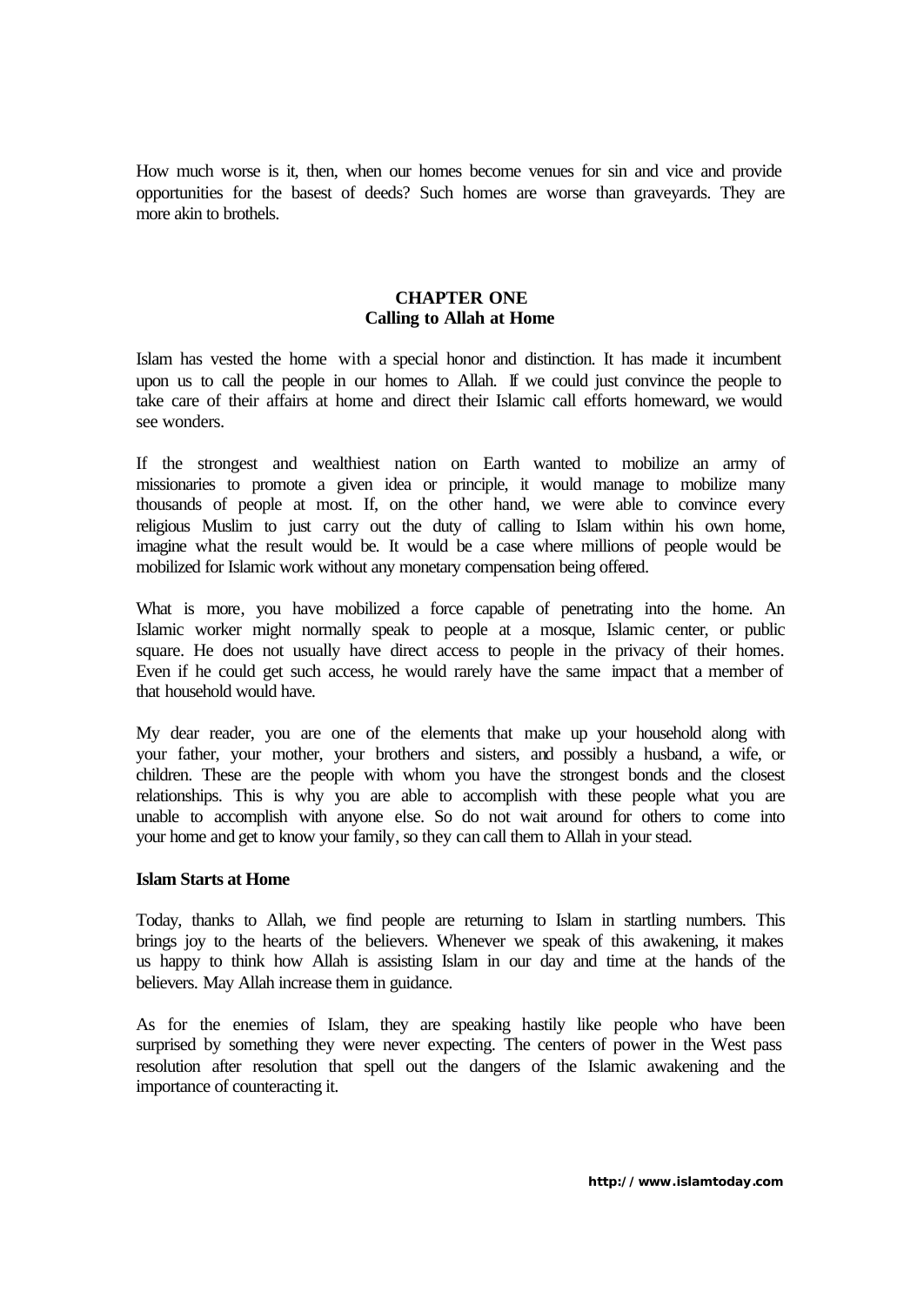This blessed awakening has brought about a desire in many of our young people to see Islam grow strong again. They wish to see Islam govern their lives, their wealth, and their honor. They want to see it return to the strength that it once enjoyed. These precious hopes are in all of our hearts.

As Muslims, we are all acquainted with these hopes and aspirations. We look toward the goal of rebuilding Islam, establishing it on Earth, and spreading it throughout the world. The question that we must askourselves is how we are going to get started.

As the saying goes: a journey of a thousand miles starts with a single step. What then is our first step? The answer to this question is that once a person has resolved to do Islamic work, the first step for him is to deal with his own home.

#### **The Way of the Companions**

It is sad to see some of our young men and women hoping to change the world when they cannot even change the conditions within their own homes. How can a person who is unable fulfill such a small trust hope to carry the burden of the greatest trust of all?

The Companions, like Abû Bakr, `Umar, `Uthmân, `Alî, Salmân, Bilâl, `Ammâr, and Suhayb, were dreaming to see Islam victorious while they were suffering the most brutal persecution in Mecca. They remained patient and steadfast until Allah gave them victory. All the while, they were cognizant of the fact that the victory for Islam would start at home.

If we look at the life of Abû Bakr, we see that his children were among the Muslims. They believed in the Messenger (peace be upon him) and fought for Islam. We should keep in mind the role that his sons and daughters played during the Emigration.

We should also look at `Umar's son `Abd Allah b. `Umar, who had been a candidate for the *Khilafah* after the time of the Rightly Guided Caliphs.

We have the children of `Alî to consider as well – al-Hasan and al-Husayn – whom the Prophet (peace be upon him) declared to be the leaders of the youth of Paradise.

We should also consider the household of al-Zubayr. His children, most exceptionally `Abd Allah b. Zubayr, grew up in Islam and went on to make great sacrifices for the faith.

The same can be said for the other Companions. Each of their households was a nursery for proper Islamic upbringing. Each of these nurseries produced great people for Islam. They formed its armies and its leaders and at their hands Allah established Islam.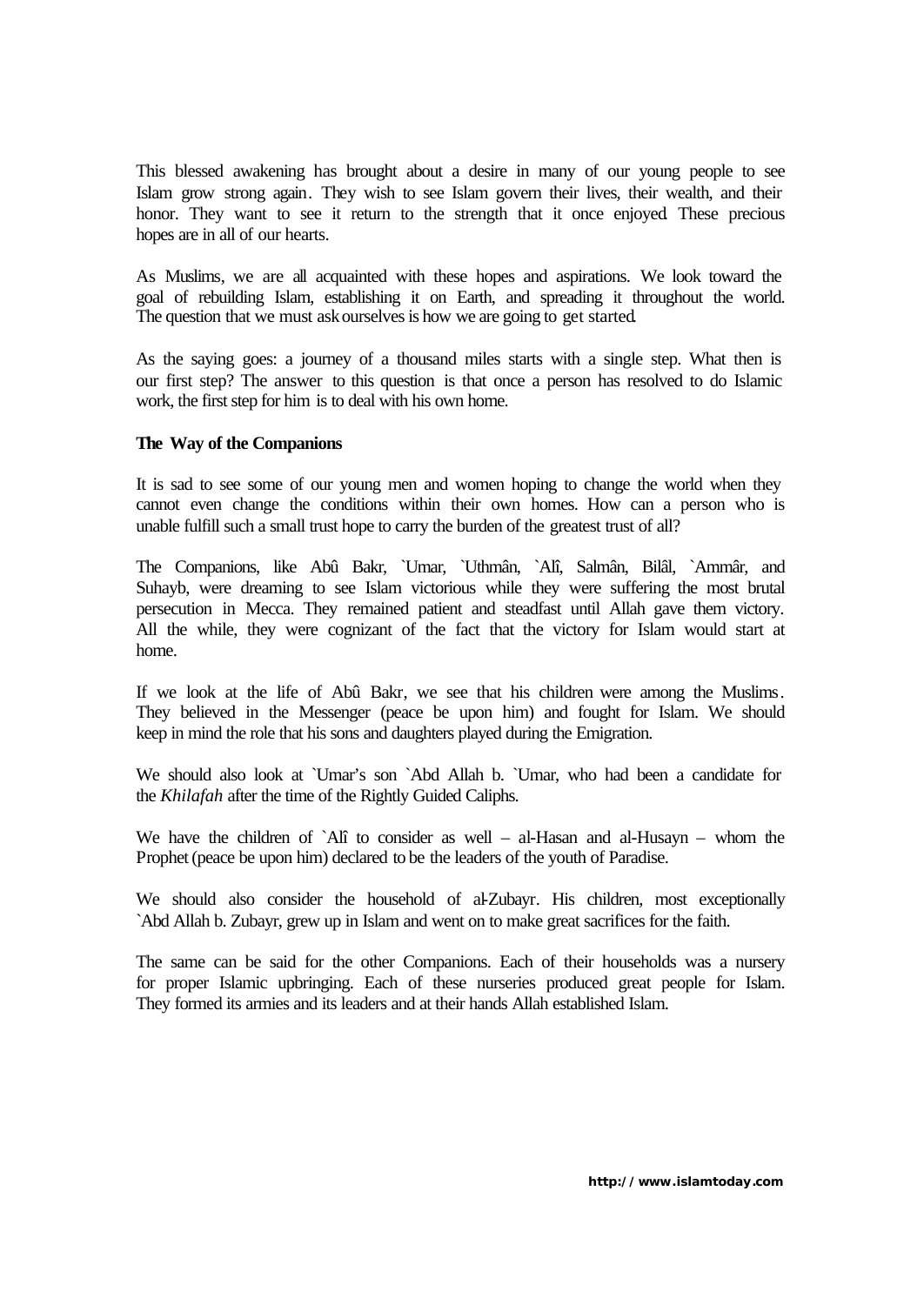## **CHAPTER TWO Duties to be Carried Out at Home**

There are three fundamental duties that must be carried out within each and every household. We will discuss each of them in turn:

## **The First Duty: Providing for the Needs of the Household**

The worldly needs of the household must be met. We should not think that a religious young man in the house will spend all his time with other Muslim brothers traveling around, going to the Islamic center, or attending religious classes or that he will devote all his time to personal activities like reading, reciting the *Qur'ân*, listening to recorded lectures, or sleeping, and have nothing whatsoever to do with the rest of the household. Who, then, will purchase the household's needs? Who will take the members of the family to the places where they have to go? Who will entertain the guests? Who will pick up so-and-so from the airport? Should the religious member of the family be the one to say: "Sorry. I have no time. I am busy!"?

This religious young man has failed to carry out his proper role. Therefore, someone else will have to be the one to carry it out. That someone else may be deficient in his religion, but because he is the one taking care of the needs of the household, he is going to be the one to have the greatest influence. His words will be heeded and his commands obeyed. His opinions will carry weight. As for the religious young man, his word will carry no weight whatsoever, since he never does anything to benefit anyone else.

Sometimes the situation is even worse than this. There are cases where the religious man does not leave the affairs of the household to his brother but to a servant or the driver. The driver takes the girls to school and to the shops. This stranger, then, is the one who stays with them for hours on end in the car or at the shopping center.

This is one of the grave mistakes that some of our religious people fall into.

Serving the members of one's family is the best way to influence them. A religious young man should safeguard his family from having to leave the home too much. He should take care of their needs himself. He should go to the shop for them. He can scarcely prevent the women of his household from going to the shop and then fail to go on their behalf because he is "too busy". His home is not some hotel where he goes to sleep, eat, and drink. It is definitely not his place to do nothing but act like an emperor, ordering others around and piling on prohibitions without providing any alternatives.

If you want to be listened to, then you have to expend some time and effort to make sure that your household's needs are met. You must take the time to get the things that they need and take them where they need to go.

We can say the same to our pious sisters, since some of our religious young women do not carry out the housework that is required of them. A sister might excuse herself from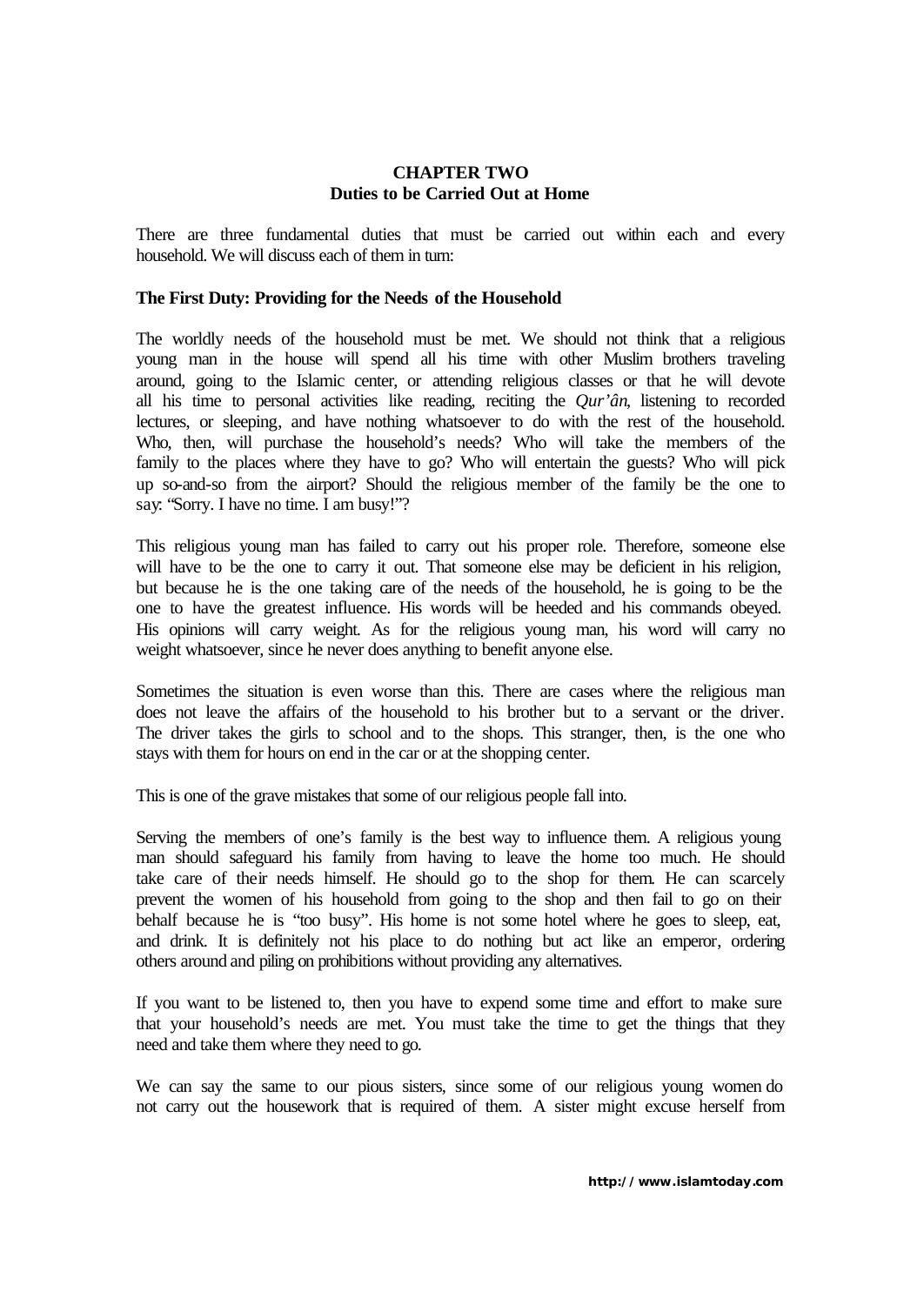her chores with the excuse that she is reading the *Qur'ân* or listening to a taped lecture. Then she wonders how she can have a positive affect on the other members of her household and put an end to the evil behaviors that they exhibit.

In order to be able to fight against the sinful behavior that go on in the home and effect reform, you must first build up your own position within your household by serving your family and catering to their needs. Do not make yourself invisible. Make your presence known by doing things for others.

Some of our young, religious people flee from their homes in one way or another after becoming religious. They feel that they cannot bear staying at home surrounded by sin.

Some of them think that they can escape by going for jihad. They often fail to take heed of the Islamic Legal considerations surrounding such a grave decision that can easily result in their death. Some young men plainly admit that they want to commit suicide and see jihad as an Islamically lawful way of doing so!

Others seek to escape by going overseas to study or by simply moving away from home. There are often clear signs in their behavior that they are merely running away. Some of them leave home without their parents' permission. They even go to jihad without their parents' approval. They forget that when a man asked the Prophet (peace be upon him) if he could go for jihad, the Prophet (peace be upon him) immediately asked him if his parents were alive. When he said that they were, the Prophet said: "Your jihad is to take care of your parents!"<sup>5</sup> They also forget that when another young man approached the Prophet (peace be upon him) to go for jihad, the Prophet (peace be upon him) asked him if his mother was alive. When he found out that she was, he told the man: "Woe unto you! Attend her at her feet and you will attain Paradise."<sup>6</sup> So, if we want Paradise, the quickest way to get there is by honoring our mothers.

During the reign of `Umar b. al-Khattâb, a young man named Kullâb went to jihad in Syria with the army of Yazîd b. Abî Sufyân. The boy's father approached `Umar and appealed to him in poetic verse about how his son had abandoned his father and mother. `Umar asked him what was going on and the old man said: "He left for Syria and abandoned his two elderly parents." Upon hearing this, `Umar shed tears and promptly wrote to Yazîd ordering the young man to be returned with all of his possessions to `Umar.

When the man arrived, `Umar asked him: "So you are Kullâb?" Then he said to him: "Go to your parents and honor them, and stay with them until they die."<sup>7</sup>

Though jihad is one of the most honorable deeds there is in Islam, it requires the express permission of one's parents. Without this permission, it is forbidden to go except in cases where jihad becomes mandatory on the individual.

<sup>5</sup> *Sahîh al-Bukhârî* (2728). *Sahîh Muslim* (4623).

<sup>6</sup> *Sunan Ibn Mâjah* (2771). The *hadîth* is authentic (*sahîh*).

<sup>7</sup> Ibn `Asâkir, *Târîkh Dimashq* (50/270, 276).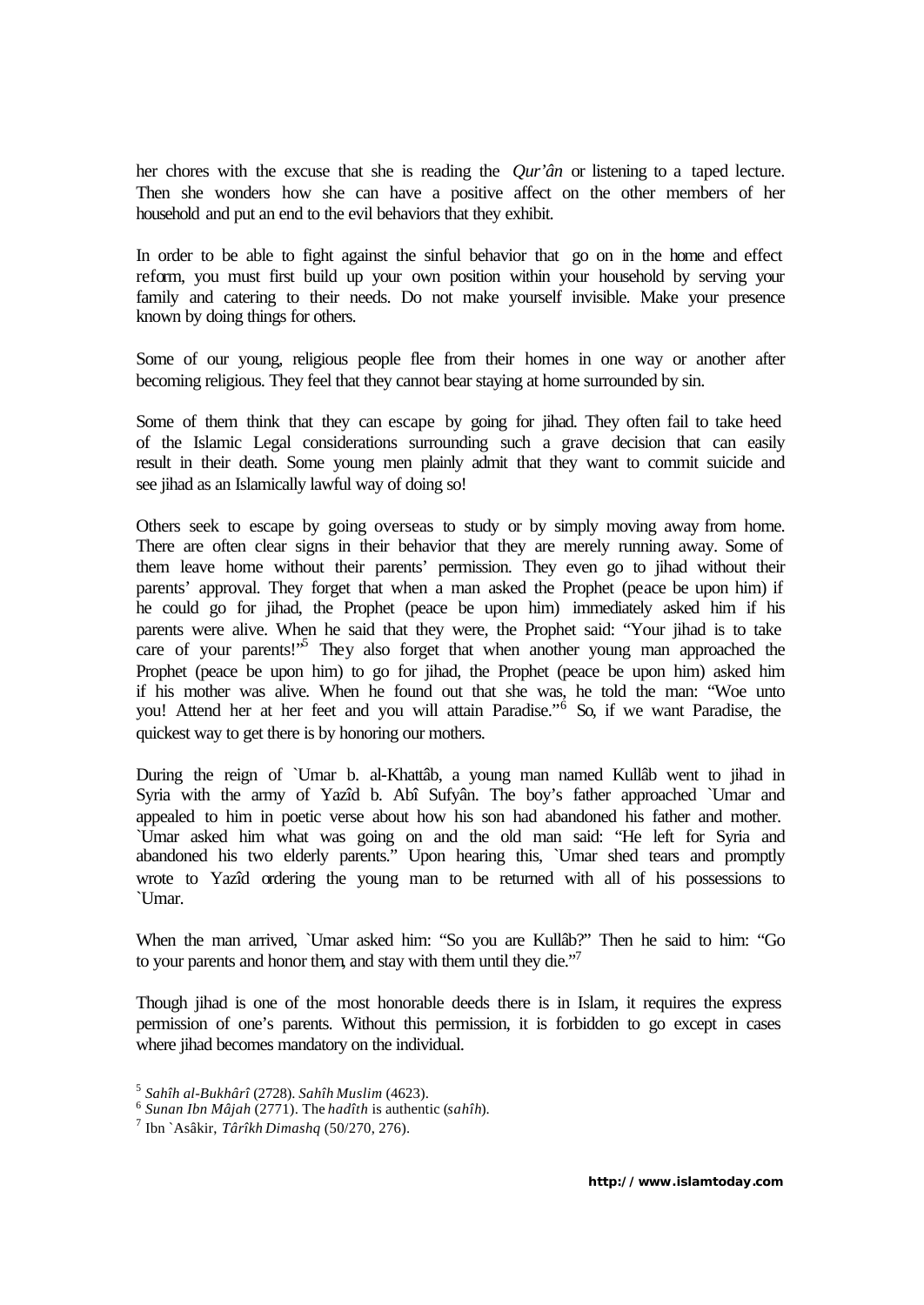Sometimes a person is unable to deal with the struggle on the home front. Such a person is definitely not going to be able to engage in the struggle far from home. How can a person who cannot even cope with his duties in his own home think he can assume duties affecting the entire Muslim nation?

His first duty is to establish himself by fulfilling his responsibilities to his family. He should struggle to stay at home no matter how trying the circumstances are and do his best to make things right.

#### **The Second Duty: Providing Education, Direction, and Leadership**

A person's closest relatives are his primary concern and they are the first ones entitled to his good treatment. There can be no doubt that calling them to what is right is part of this good treatment to which they are entitled.

Allah says, addressing the Prophet (peace be upon him): "And admonish your nearest kinsmen." [*Sûrah al-Shu`arâ'*: 214] After this verse was revealed, the Prophet (peace be upon him) gathered his kinfolk together and said: "O assembly of Quraysh! Purchase your own souls, for I can avail you naught with Allah. O Banû `Abd Manâf! I can avail you naught with Allah! O Safiyyah, aunt of Allah's Messenger! I can avail you naught with Allah! O Fâtimah, daughter of Muhammad! I can avail you naught with Allah. Ask me of my wealth what you wish, but I can avail you naught with Allah!"<sup>8</sup>

Your close relatives have more right than others that you call them to Allah. It is wrong to call others to Islam and leave your family wallowing in deviance and iniquity. You must start your efforts at home and give guidance to the members of your household. There are many ways to do this.

The first is education. You should start a study circle at home. This is in accordance with the *Sunnah*. The women had approached the Prophet (peace be upon him) one day and said: "The men are taking up all your time. Give us a day to teach us." He promised them that he would do so. During one of these lessons, he exhorted them, saying: "If a woman has three children and they all die, they will be a barrier between her and the Fire." A woman asked about two children, and he said: "And two as well."<sup>9</sup> In one narration, it is mentioned that another woman spoke up and asked: "What about one child?" to which the Prophet (peace be upon him) said: 'And even one.'<sup>10</sup>

We can see from this *hadîth* that the Prophet (peace be upon him) set a specific day aside where he would instruct the women. Al-Bukhârî places this *hadîth* under the heading: "Chapter: Should women be given a special day of their own for study?" We should also take note of the fact that when the Prophet (peace be upon him) spoke to the women, he informed them of matters that they needed to hear about. Therefore, we must strive to give to the members of our households guidance that is relevant to their needs.

<sup>8</sup> *Sahîh al-Bukhârî* (2548). *Sahîh Muslim* (305).

<sup>9</sup> *Sahîh al-Bukhârî* (99). *Sahîh Muslim* (4768).

<sup>10</sup> Al-Tabarânî, *al-Mu`jam al-Awsat* (2489).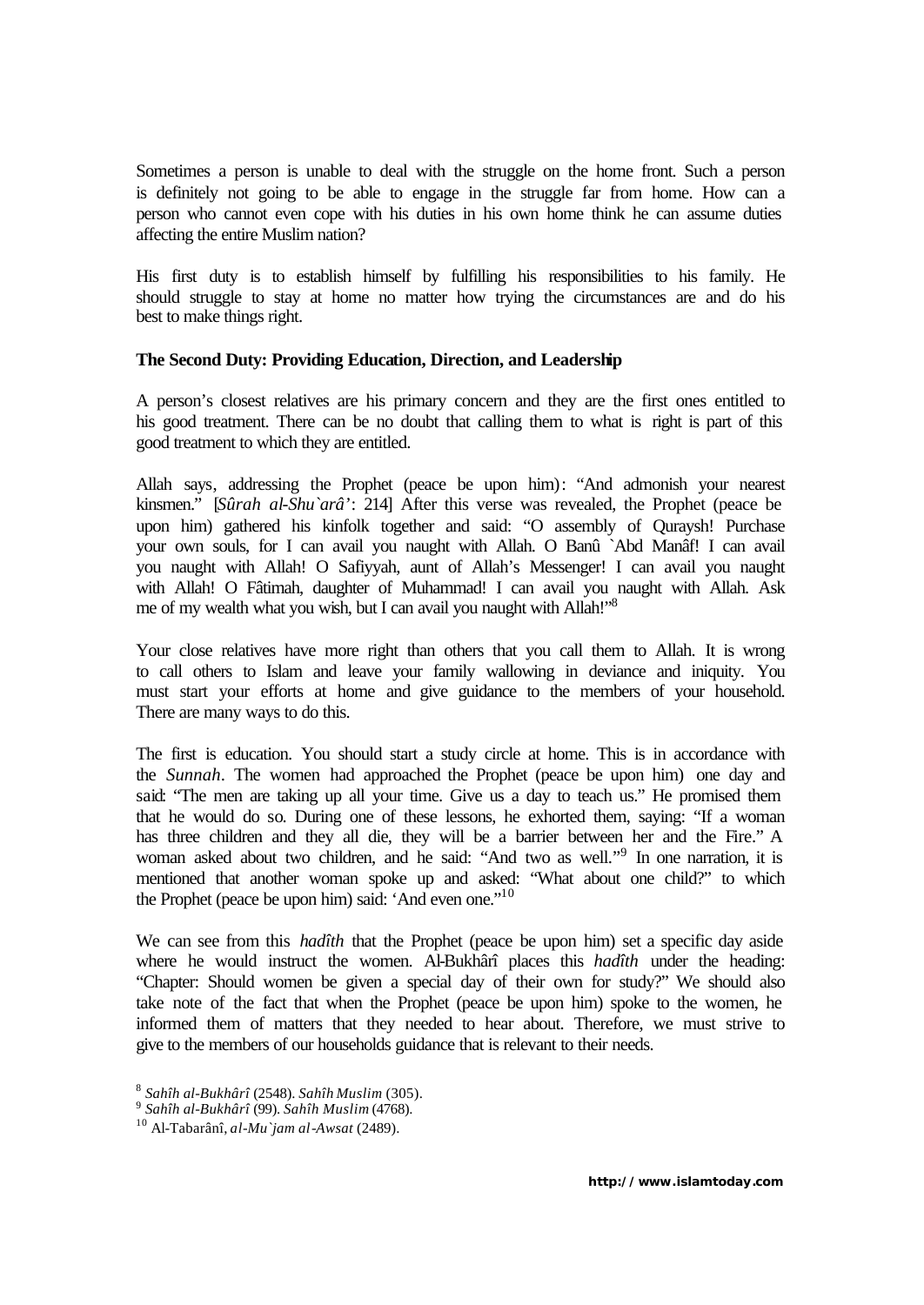#### **Some practical steps that can be taken:**

1. Put together a small library in your home containing books and articles that address the needs of the men, women, and children in your household. You should also have some Islamic storybooks for small children. You should get a few Islamic history books and inspirational works. You need to make the library well-rounded and accessible to the various members of the household, so they will use it and through it become predisposed to accepting what is right.

2. Beside this print library you should provide a small audio library containing recorded lectures, Islamic songs, and sermons for all the members of the household. There should be some lectures dealing with Islamic laws and the performance of acts of worship and some that deal exclusively with women's issues. You should also draw up a program to help the members of your household benefit from these two libraries.

3. It is essential that that each one of us establishes a class at home, at least once a week, for all of the family. It should include *Qur'ân* memorization, *hadîth* memorization, a question-and-answer session, instruction on how to correctly perform acts of worship, and something to soften the hearts. In this way you can have an impact on the household and teach them what they need.

Another way of providing guidance is by enjoining what is right, forbidding what is wrong, and exhorting to righteousness. We should do this in the way it was done by the Prophet (peace be upon him).

Once the Prophet (peace be upon him) passed by a woman who was weeping at a grave. He said to her: "Fear Allah and have patience."

She replied, not realizing who had spoken to her: "Leave me alone. You have not been stricken with what has befallen me, and you did not know him."

Later on, she was told that  $\mathbf i$  was the Prophet (peace be upon him) who had spoken to her. She went to the door of the Prophet and found no one guarding the door. She saw the Prophet (peace be upon him) and said: "I did not realize who you were."

He replied: "The time for patience is when the crisis first occurs."<sup>11</sup>

Here, the Prophet (peace be upon him) first enjoined what is right by calling her to patience and to fearing Allah. Then he responded to her by informing her that she should be patient when a crisis first befalls her. This is how the Prophet (peace be upon him) taught his Companions to enjoin what is right and forbid what is wrong. Whenever he saw something wrong, he would gently point it out while exhorting them to goodness, offering guidance, and reminding them about Allah.

<sup>11</sup> *Sahîh al-Bukhârî* (1203).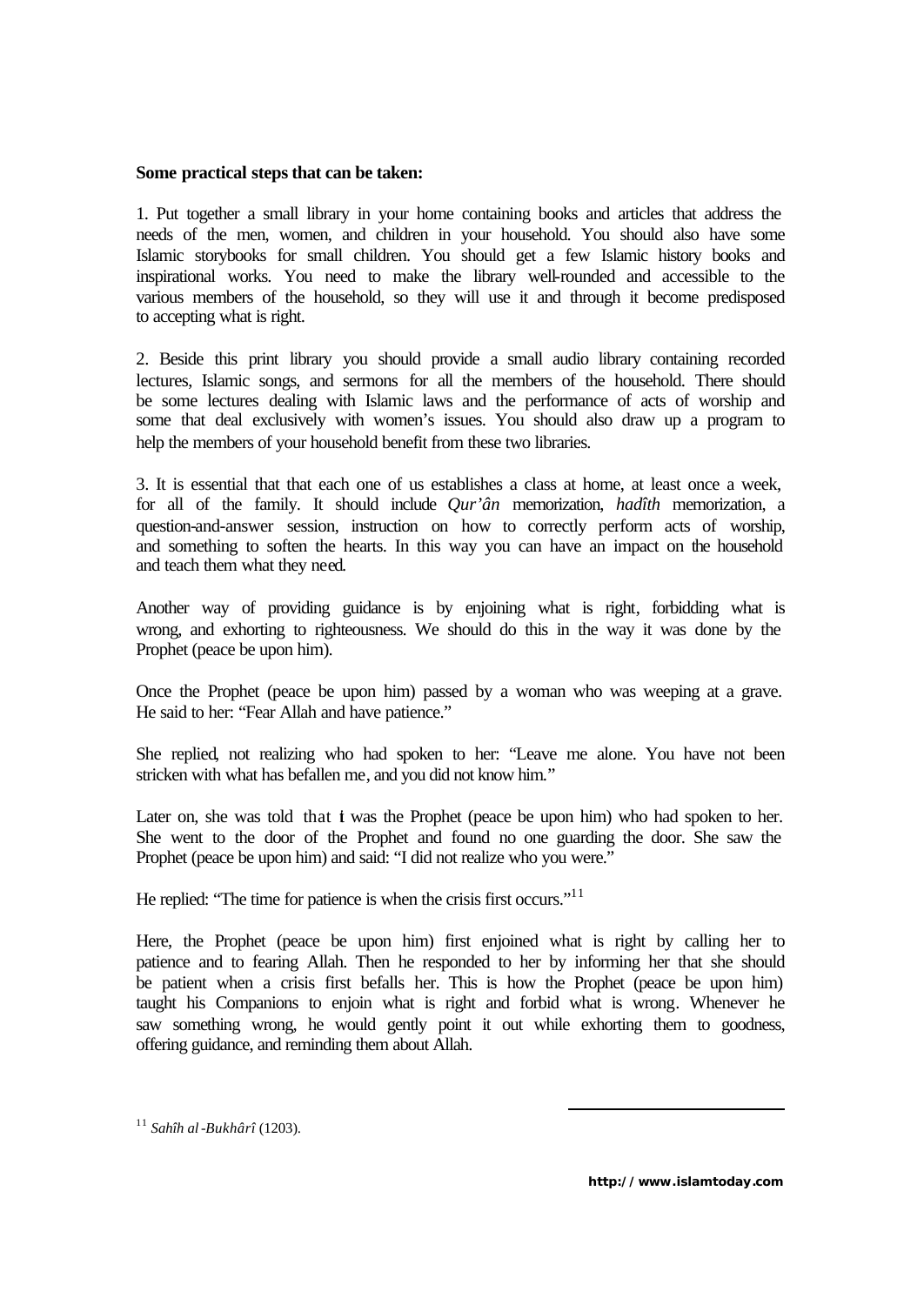This is not a time to show your strength and authority, but a time to reach out and enjoin what is right and forbid what is wrong while giving a reminder about Allah. We are supposed to awaken the hearts of the people in the household and instill in those hearts the fear and love of Allah and a desire to please Him and attain Paradise. This requires from us an approach that will inspire faith.

## **The Third Duty: Watching Over and Monitoring the Affairs of Your Household**

This duty follows after the other two. It is a level that you and your family have to reach. However, when this level is reached, you will be able to monitor the family's affairs and hold them accountable for their errors.

The Prophet (peace be upon him) carried out this function admirably. `Abd Allah b. `Amr relates the following:

We were walking with Allah's Messenger (peace be upon him) when he noticed a woman a distance off whom he could not recognize. When we approached her, it turned out that she was his daughter Fâtimah. He asked her: "Fâtimah, what made you come out of the house?"

"I came to visit the family of the deceased so I might comfort and console them."

He said: "Perhaps you went with them to the graves?"

She replied: "May Allah protect me that I would do such a thing after hearing you say about it what you said."

He said to her: "If you had reached the graves with them, you would not see Paradise until after your great grandfather did."<sup>12</sup>

Of course, her great grandfather was an unbeliever. The point here is that the Prophet (peace be upon him) inquired from her as to what she was doing out of the house.

Once the Prophet (peace be upon him) went to Fâtimah's house and did not find `Alî at home, so he asked her where he was. We had a disagreement and he made me angry, so he left and did not take his afternoon rest at home."

The Prophet (peace be upon him) then instructed someone to find out where he was. The man returned and informed him that `Alî was reclining in the mosque. Allah's Messenger (peace be upon him) went to the mosque and found `Alî lying down. His cloak had slipped from his shoulder and become soiled. Allah's Messenger began dusting it off and said: "Get up, O Abû Turâb. (Possessor of soil)." From that day on, Ali was very proud of that nickname, because the Prophet had given it to him.<sup>13</sup>

*<sup>12</sup> Sunan al-Nasâ'î* (1857). *Sunan Abî Dâwûd* (2716). *Musnad Ahmad* (6286).

<sup>13</sup> *Sahîh al-Bukhârî* (422). *Sahîh Muslim* (4426).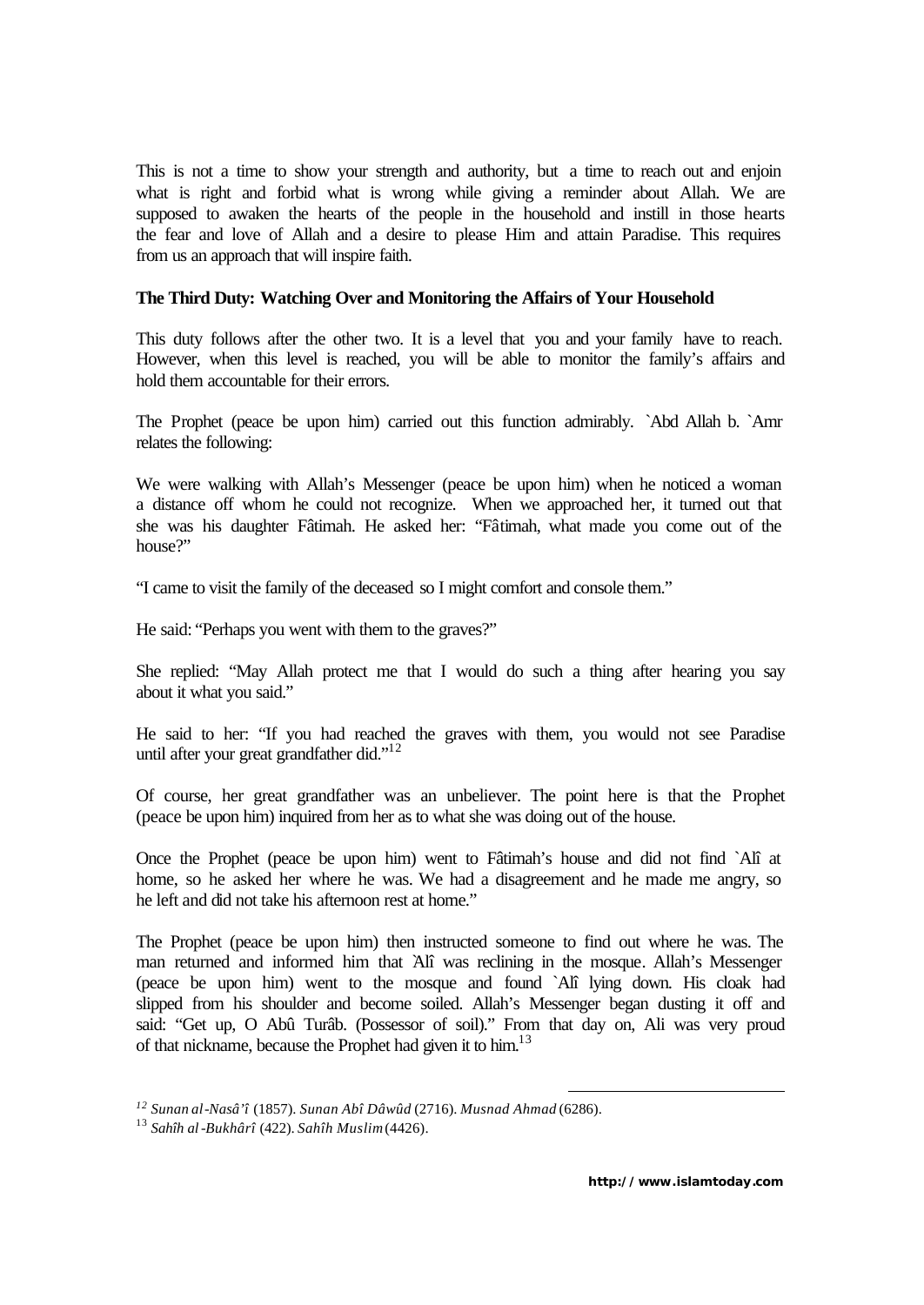`Â'ishah relates the following:

When it was my turn for Allah's Messenger (peace be upon him) to spend the night with me, he turned on his side, took off his cloak and removed his shoes and placed them near his feet. He spread the edge of his garment on his bed and then reclined upon it until he thought that I had gone to sleep. Then, he took hold of his cloak and slowly put it on. He did the same with his shoes. Then he opened the door and went out, closing it lightly. I covered my head, put on my veil and bound my garments. Then I went out, following his footsteps until he reached the graveyard. He stood there for a long time. Then he lifted his hands three times. Then he departed and so did I. He walked quickly and so did I. Then he began to run and so did I. I managed to get back home before he did and lay down on the bed. He came in and asked me: "Why,  $O \hat{A}$ 'ishah, are you out of breath?"

I said: "It is nothing."

He said: "Tell me or the Subtle and All-Aware would inform me."

I said: "O Messenger of Allah, may my father and mother be ransomed for you." Then I told him the whole story.

He said: So you were the dark form that I saw in front of me?"

I said: "Yes."

He thumped me on the chest which caused me some discomfort, and said: "Did you think that Allah and His Apostle would deal unjustly with you?"

I said: "Whatsoever the people conceal, Allah will know it."

He said: "Gabriel came to me when you saw me. He called me and he concealed himself from you. I responded to his call, but I too concealed it from you. He would not enter while you were not fully dressed. I thought that you had gone to sleep, and I did not want to wake you up, fearing that you may be startled. Gabriel then told me: 'Your Lord has commanded you to go to the inhabitants of the graves and seek forgiveness for them.<sup>"14</sup>

We should consider all the questions that Allah's Messenger (peace be upon him) asked `Â'ishah. Then he informed her that what she was worried about could never take place and informed her of the reason why he did what he did." `Â'ishah relates to us many other interesting incidents.

 $14$  Sahîh Muslim (1619).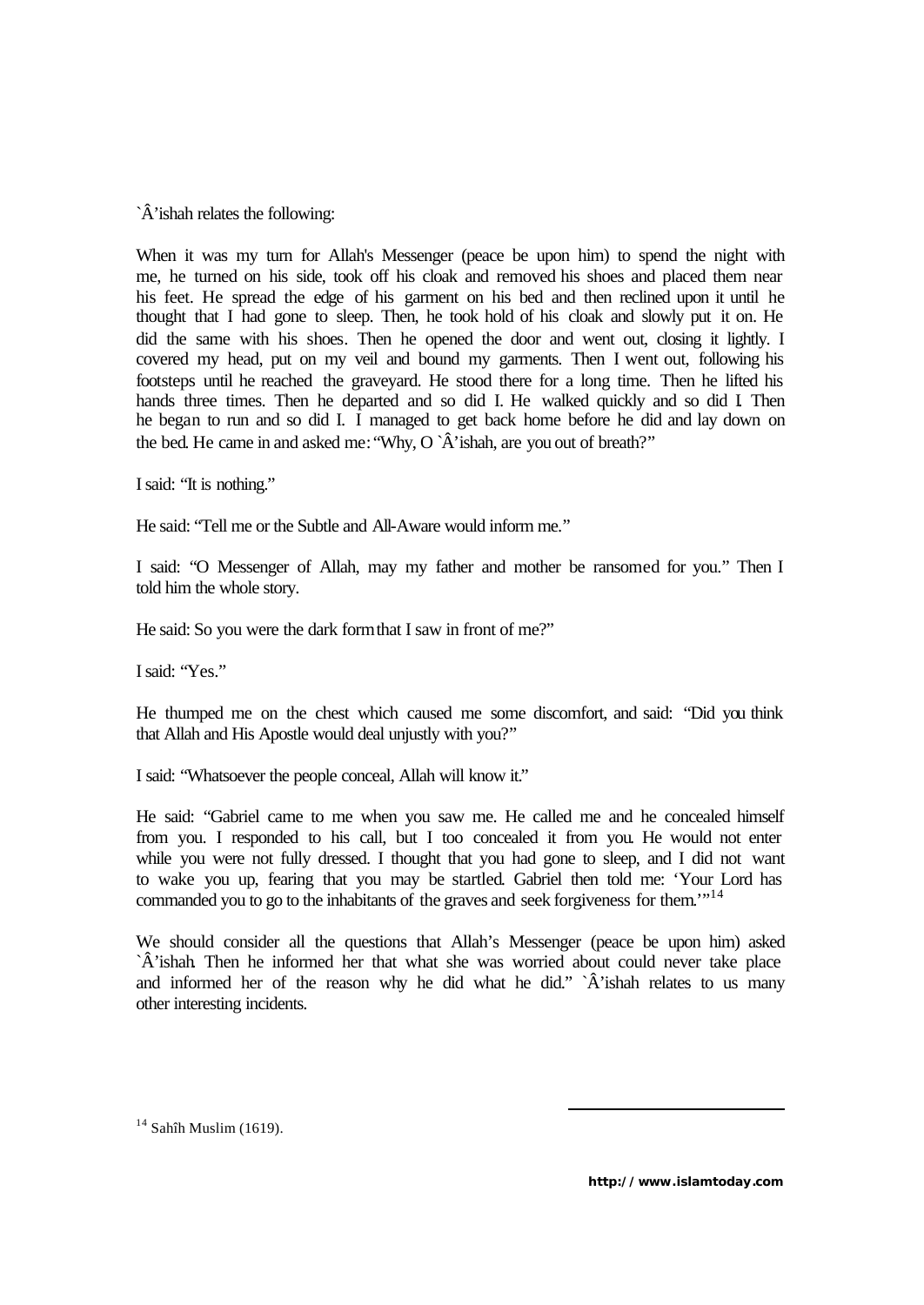The reason for mentioning these stories is to illustrate how Allah's Messenger (peace be upon him) used to keep track of his family's doings. He commanded us to do the same with those under our care.

## **CHAPTER THREE Influences on Our Homes**

The home today is permeated with numerous influences. Some of them are within the home and others are outside of it. It is very important that we make ourselves aware of these influences. Let us take a look at some of them:

#### **The School**

The home is not the only place were our daughters are brought up. There is another institution that shares in this. The school has a marked influence. We need to ask ourselves what affect the schools have on our daughters.

We can only answer this question if we open our eyes and take a good look at what our daughters bring home with them from school. Do they come home with correct knowledge, good manners, and reverence for Allah or do these qualities diminish day by day?

It is wrong for us to place our children in any school and then say to ourselves that our children are in good hands. We better make certain that we are, in fact, placing them in good hands. Even when we are confident that the school is a good one, we cannot forget the role that we have to play at that school.

#### **Friends**

Our daughters will invariably have a group of friends who they hang out with at school and elsewhere. They often form strong relationships with each other and spend a lot of time together. These friends might be good, but even then we must be careful that they are not being led by one girl who is less than virtuous and who can spoil the lot.

There are horror stories that I can relate to you that you will find hard to believe and these stories concern girls not in High School, but in Middle School. Girls at this age are very naïve and impressionable. Their hearts are essentially pure. There can, however, be a girl among them who is bad and at the same time possesses a strong personality. Such a girl can lead a lot of others astray.

The same can be said for boys. Friends and peers are among the strongest influences a child can have and it is the duty of parents to keep track of them. Parents must know who their children's friends are.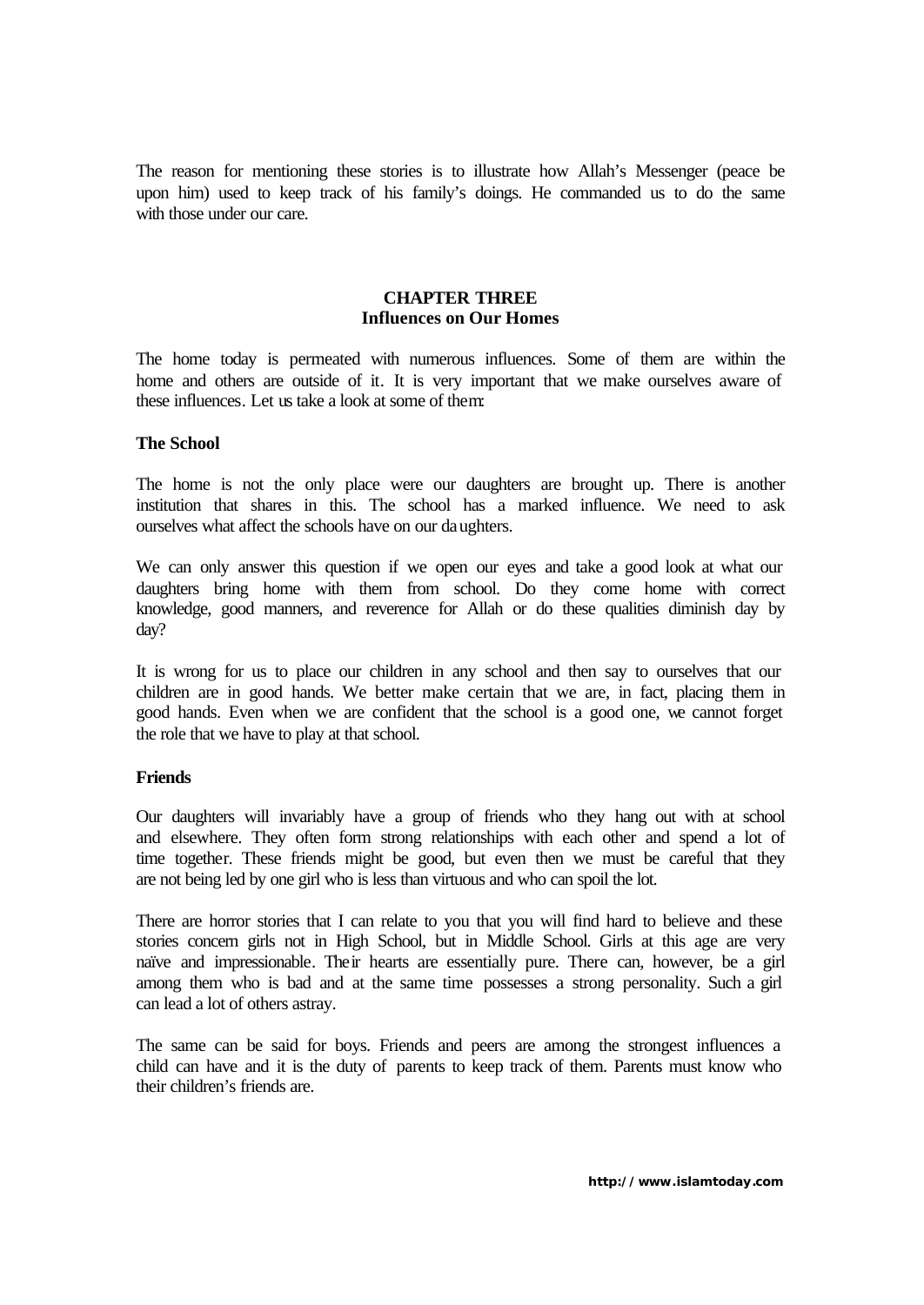## **The Phone**

This is a serious threat within the home. There is scarcely a home – scarcely a room in the home these days – that is without a telephone.

Many people who have no fear of Allah use the phone for insidious purposes. Almost every crime committed in our society relies on a phone some time during its execution.

Sometimes it starts as a prank or as a means of wasting time. This leads to a meeting and then to more illicit things. One thing leads to another. A poet long ago observed:

*A glance, a smile, a friendly hello, Some chatting, a date, then off they go!*

We must, therefore, instill in our children what will fortify them. We must teach them to eschew vain and idle behavior. We must make them averse to misusing the phone.

It is a betrayal of the trust placed upon us as parents to be lax in this matter. A man is the shepherd of his household and he is responsible for his flock.

## **The Mall**

The mall is an open environment where all kinds of people mingle. Some are there to buy, some to sell, and some are there for other purposes. Young women especially are exposed to being enticed and misused in such places if they are not carefully supervised.

If a man lets his wife, sister, or daughter spend hours alone at such places, mixing with the merchants, customers, and loiterers, then she is going to give and receive glances and she might receive some illicit propositions. Consider how dangerous such a situation can be. Consider what temptations she is being exposed to. A shepherd who lets his flock stray into the wilderness and then takes a nap can expect the lions to get at his sheep.

## **CONCLUSION**

All that has just been said brings us to the inevitable conclusion that the home is of paramount importance. If we succeed in turning our young men and women into Islamic workers in their homes, we will achieve a lot. We will be able to reach into every house and have a positive effect on every member of the upcoming generation.

There are many ways to effect reform at home:

- 1. By establishing a presence at home through rendering services to the household.
- 2. By employing different methods of education, instruction, and guidance within the home.